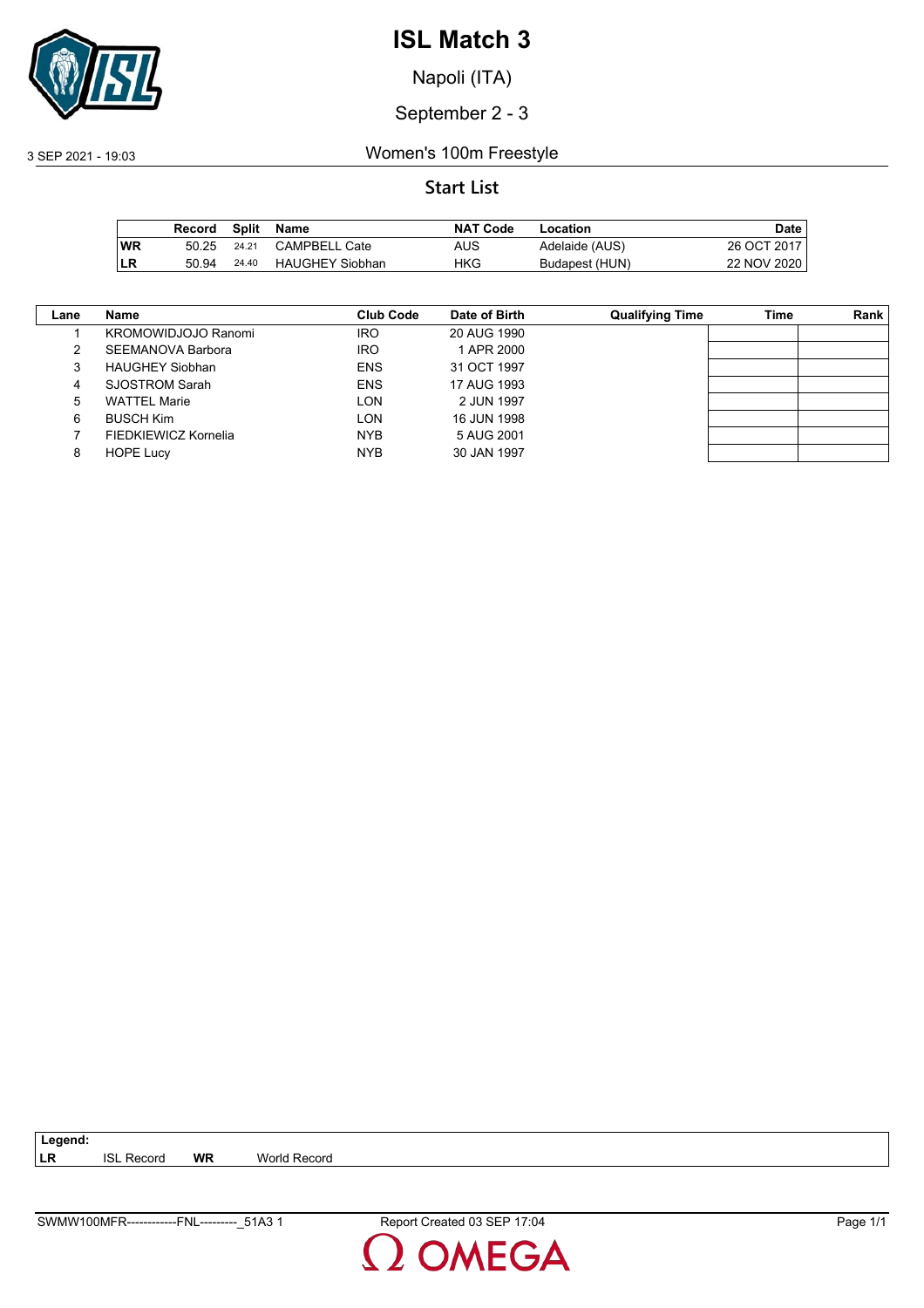

Napoli (ITA)

September 2 - 3

3 SEP 2021 - 19:06 Men's 100m Freestyle

|     | Record |       | Split Name     | <b>NAT Code</b> | Location       | Date i      |
|-----|--------|-------|----------------|-----------------|----------------|-------------|
| ∣WR | 44.94  | 21.72 | LEVEAUX Amaury | FRA             | Rijeka (CRO)   | 13 DEC 2008 |
| LR  | 45.08  | 21.75 | DRESSEL Caeleb | JSA             | Budapest (HUN) | 22 NOV 2020 |

| Lane | Name                  | Club Code  | Date of Birth | <b>Qualifying Time</b> | Time | Rank |
|------|-----------------------|------------|---------------|------------------------|------|------|
|      | de BOER Thom          | <b>IRO</b> | 24 DEC 1991   |                        |      |      |
|      | <b>RICHARDS Matt</b>  | <b>IRO</b> | 17 DEC 2002   |                        |      |      |
| 3    | <b>ZHILKIN Andrey</b> | <b>ENS</b> | 9 MAR 1995    |                        |      |      |
| 4    | <b>MIGNON Clement</b> | <b>ENS</b> | 21 JAN 1993   |                        |      |      |
| 5    | <b>SCOTT Duncan</b>   | LON.       | 6 MAY 1997    |                        |      |      |
| 6    | <b>MILDRED Edward</b> | LON        | 10 APR 2003   |                        |      |      |
|      | WHITTLE Jacob         | <b>NYB</b> | 25 SEP 2004   |                        |      |      |
| 8    | KRASKA Jakub          | <b>NYB</b> | 19 APR 2000   |                        |      |      |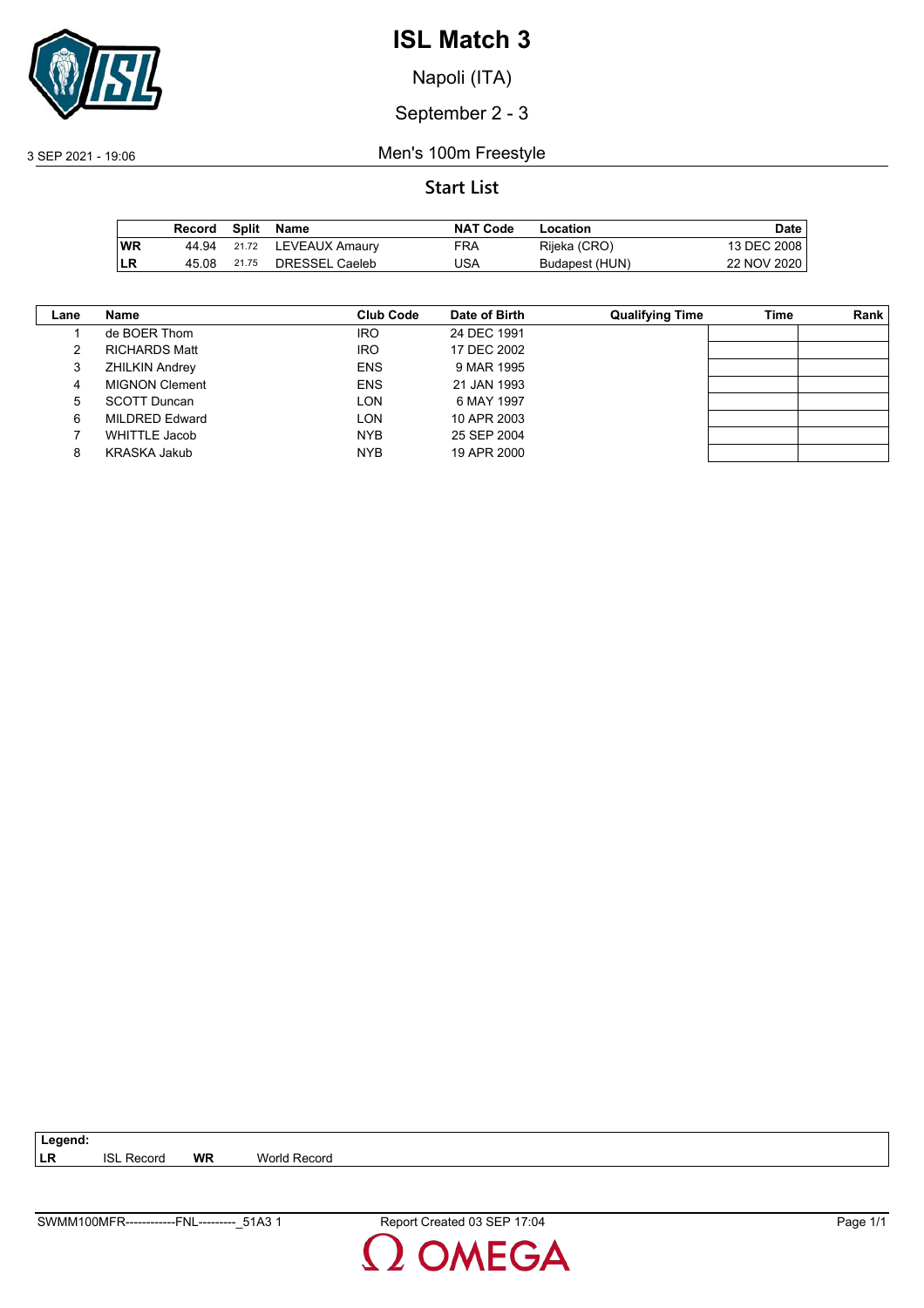

Napoli (ITA)

### September 2 - 3

3 SEP 2021 - 19:12 Women's 200m Butterfly

|           | Record  |       | Splits |         | Name                   | <b>NAT</b><br>ˈ Code | -ocation       | Date        |
|-----------|---------|-------|--------|---------|------------------------|----------------------|----------------|-------------|
| <b>WR</b> | 1:59.61 | 27.75 | 58.24  | 1:28.96 | <b>BELMONTE Mireia</b> | ESP                  | Doha (QAT)     | 3 DEC 2014  |
| LR        | 2:03.12 | 27.57 | 58.41  | 1:30.43 | HASEGAWA Suzuka        | <b>JPN</b>           | Budapest (HUN) | 25 OCT 2020 |

| Lane | <b>Name</b>                  | <b>Club Code</b> | Date of Birth | <b>Qualifying Time</b> | Time | <b>Rank</b> |
|------|------------------------------|------------------|---------------|------------------------|------|-------------|
|      | UGOLKOVA Maria               | <b>IRO</b>       | 18 JUL 1989   |                        |      |             |
|      | <b>THOMAS Alys</b>           | IRO.             | 10 OCT 1990   |                        |      |             |
| 3    | ROSENDAHL BACH Helena        | <b>ENS</b>       | 12 JUN 2000   |                        |      |             |
| 4    | <b>GUNES Viktoriya</b>       | <b>ENS</b>       | 19 JUN 1998   |                        |      |             |
| 5    | <b>BIANCHI Ilaria</b>        | <b>LON</b>       | 6 JAN 1990    |                        |      |             |
| 6    | LAHTINEN Laura               | LON              | 3 JUN 2003    |                        |      |             |
|      | CHIMROVA Svetlana            | <b>NYB</b>       | 15 APR 1996   |                        |      |             |
| 8    | <b>MONTEIRO Ana Catarina</b> | <b>NYB</b>       | 14 AUG 1993   |                        |      |             |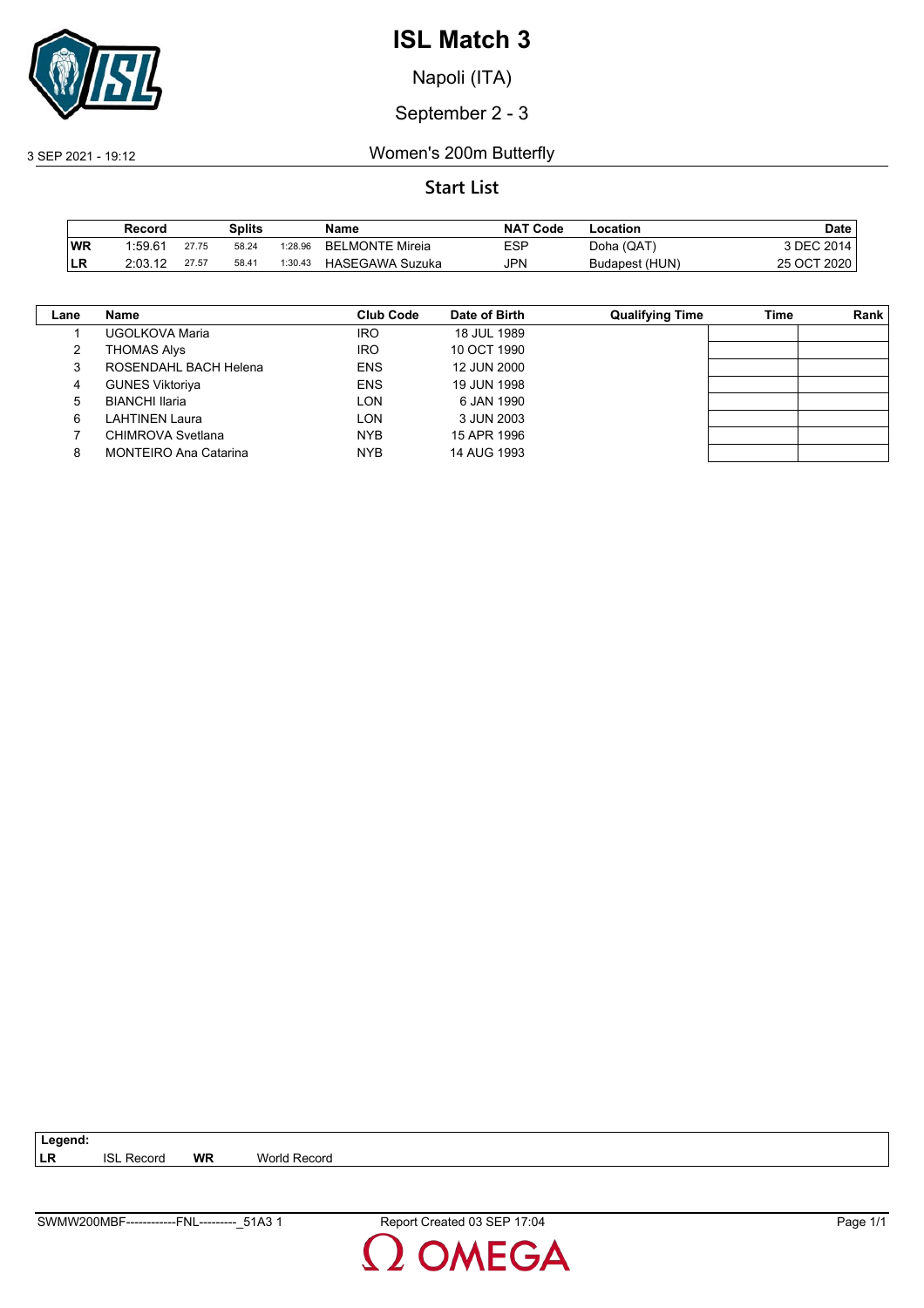

Napoli (ITA)

September 2 - 3

3 SEP 2021 - 19:17 Men's 200m Butterfly

**Start List**

|           | Record  |       | Splits |         | Name         | <b>NAT Code</b> | -ocation       | Date        |
|-----------|---------|-------|--------|---------|--------------|-----------------|----------------|-------------|
| <b>WR</b> | 1.48.24 | 24.00 | 51.29  | 1:19.29 | SETO Daiva   | JPN             | Hangzhou (CHN) | 11 DEC 2018 |
| ILR       | 1:48.57 | 24.13 | 51.87  | 1:20.75 | le CLOS Chad | RSA             | Budapest (HUN) | 22 NOV 2020 |

| Lane | Name                        | Club Code  | Date of Birth | <b>Qualifying Time</b> | Time | Rank |
|------|-----------------------------|------------|---------------|------------------------|------|------|
|      | <b>MELO Luiz Altamir</b>    | <b>IRO</b> | 9 MAY 1996    |                        |      |      |
|      | <b>VEKOVISHCHEV Mikhail</b> | <b>IRO</b> | 5 AUG 1998    |                        |      |      |
| 3    | <b>ZIRK Kregor</b>          | <b>ENS</b> | 3 JUL 1999    |                        |      |      |
| 4    | le CLOS Chad                | <b>ENS</b> | 12 APR 1992   |                        |      |      |
| 5    | <b>MORIMOTO Teppei</b>      | LON        | 7 APR 2002    |                        |      |      |
| 6    | LANZA Vini                  | LON        | 22 MAR 1997   |                        |      |      |
|      | TEMPLE Matt                 | <b>NYB</b> | 20 JUN 1999   |                        |      |      |
| 8    | MAJERSKI Jakub              | <b>NYB</b> | 18 AUG 2000   |                        |      |      |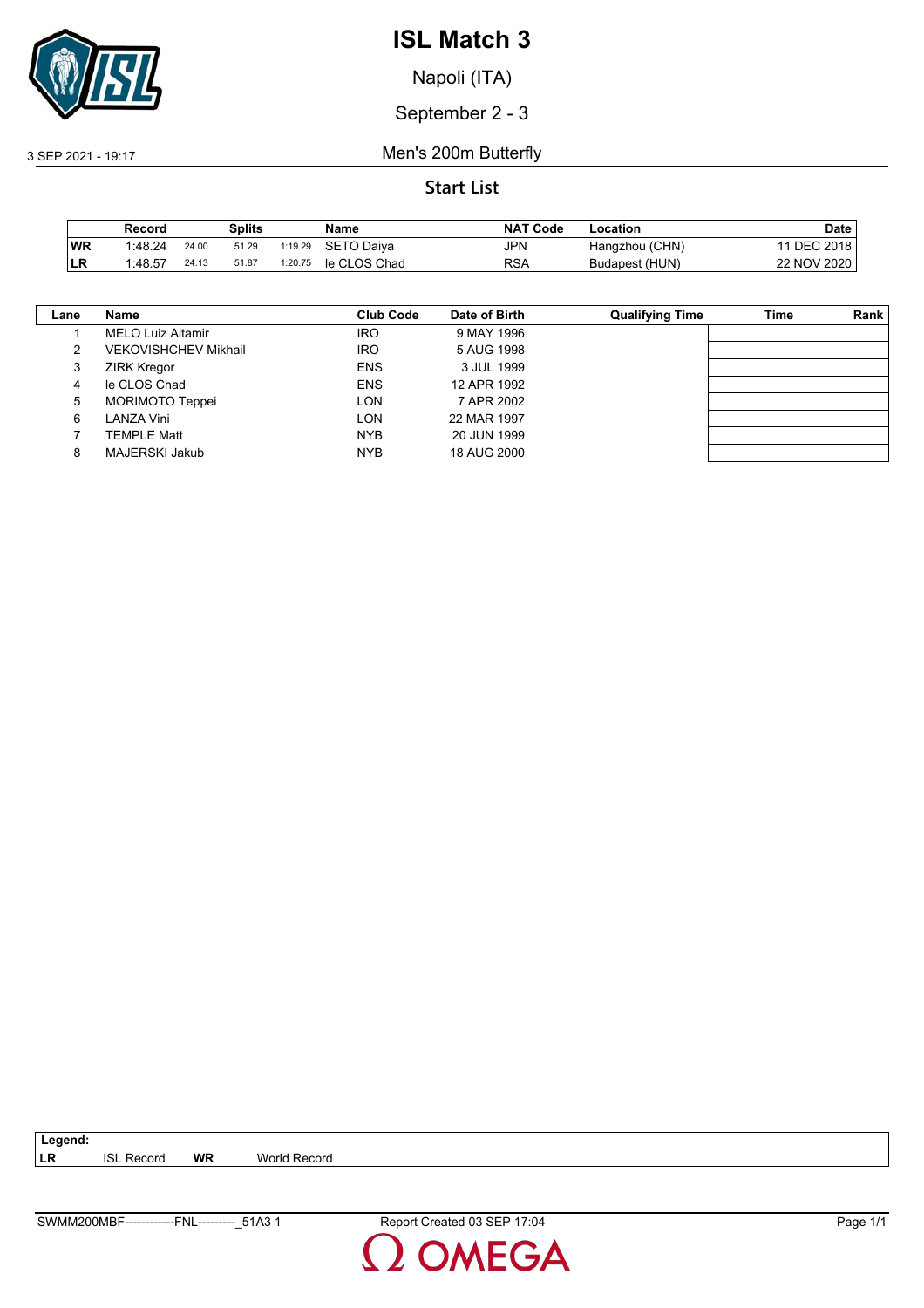

Napoli (ITA)

September 2 - 3

3 SEP 2021 - 19:25 Women's 100m Backstroke

|           | Record |       | Split Name           | <b>NAT Code</b> | Location       | Date l      |
|-----------|--------|-------|----------------------|-----------------|----------------|-------------|
| <b>WR</b> | 54.89  |       | 26.52 ATHERTON Minna | AUS             | Budapest (HUN) | 27 OCT 2019 |
| ∣LR       | 54.89  | 26.52 | ATHERTON Minna       | <b>AUS</b>      | Budapest (HUN) | 27 OCT 2019 |

| Lane | Name                  | <b>Club Code</b> | Date of Birth | <b>Qualifying Time</b> | Time | Rank |
|------|-----------------------|------------------|---------------|------------------------|------|------|
|      | <b>SCALIA Silvia</b>  | <b>IRO</b>       | 16 JUL 1995   |                        |      |      |
|      | LOYNING Ingeborg      | <b>IRO</b>       | 13 SEP 2000   |                        |      |      |
| 3    | <b>DAVIES Georgia</b> | <b>ENS</b>       | 11 OCT 1990   |                        |      |      |
| 4    | KUBOVA Simona         | <b>ENS</b>       | 24 AUG 1991   |                        |      |      |
| 5    | <b>ATHERTON Minna</b> | <b>LON</b>       | 17 MAY 2000   |                        |      |      |
| 6    | <b>TOUSSAINT Kira</b> | <b>LON</b>       | 22 MAY 1994   |                        |      |      |
|      | <b>TCHORZ Alicia</b>  | <b>NYB</b>       | 13 AUG 1992   |                        |      |      |
|      | PEDA Paulina          | <b>NYB</b>       | 18 MAR 1998   |                        |      |      |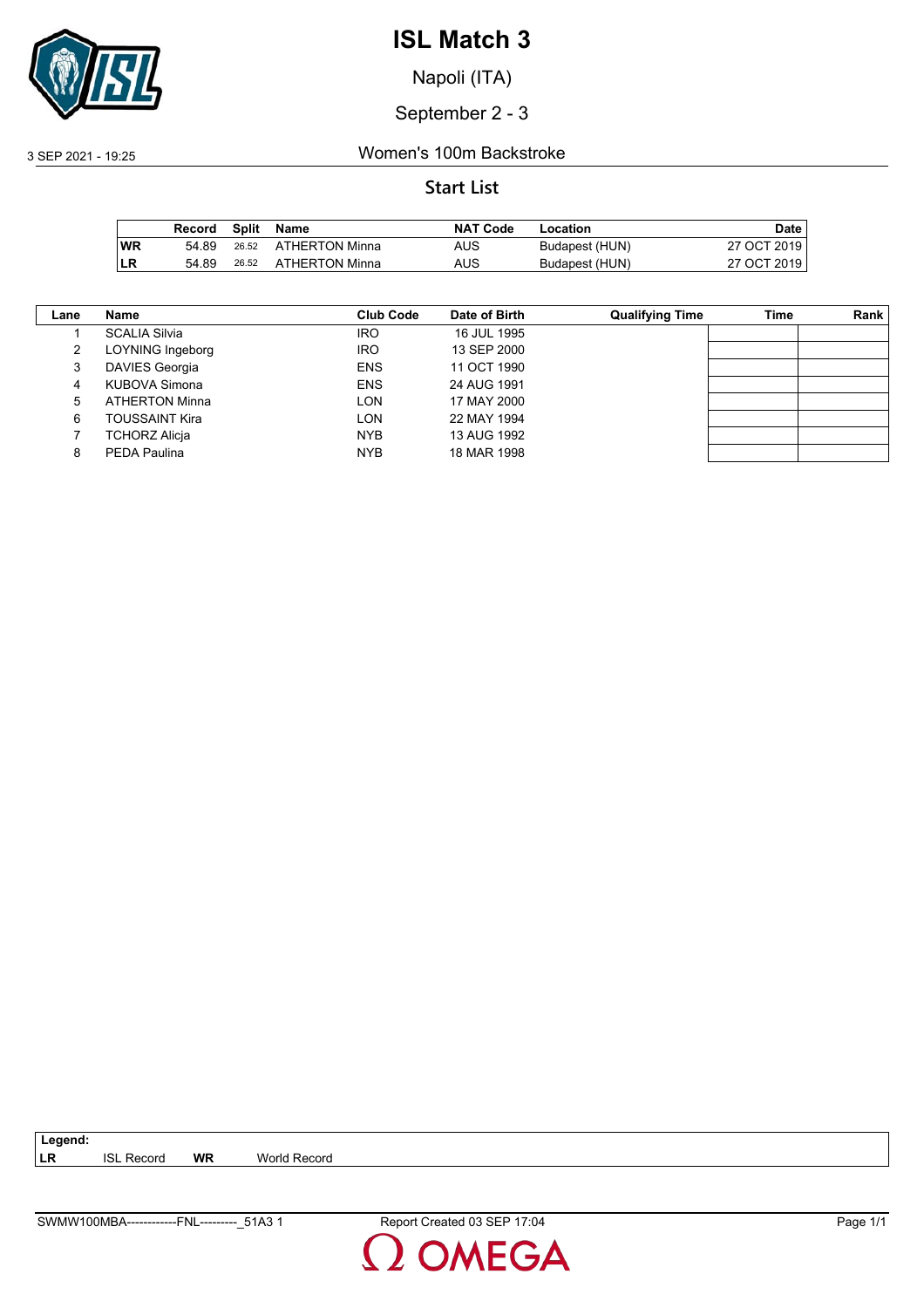

Napoli (ITA)

September 2 - 3

3 SEP 2021 - 19:28 Men's 100m Backstroke

### **Start List**

|           | Record | <b>Split</b> | Name            | <b>NAT Code</b> | Location     | Date        |
|-----------|--------|--------------|-----------------|-----------------|--------------|-------------|
| <b>WR</b> | 48.33  | 23.45        | STEWART Coleman | JSA             | Napoli (ITA) | 29 AUG 2021 |
| ILR       | 48.33  | 23.45        | STEWART Coleman | JSA             | Napoli (ITA) | 29 AUG 2021 |

| Lane | Name                      | Club Code  | Date of Birth | <b>Qualifying Time</b> | Time | <b>Rank</b> |
|------|---------------------------|------------|---------------|------------------------|------|-------------|
|      | <b>GLINTA Robert</b>      | <b>IRO</b> | 18 APR 1997   |                        |      |             |
|      | MORA Lorenzo              | <b>IRO</b> | 30 SEP 1998   |                        |      |             |
| 3    | <b>MAHONEY Travis</b>     | <b>ENS</b> | 24 JUL 1990   |                        |      |             |
| 4    | <b>KOLESNIKOV Kliment</b> | <b>ENS</b> | 9 JUL 2000    |                        |      |             |
| 5    | <b>GUIDO Guilherme</b>    | <b>LON</b> | 12 FEB 1987   |                        |      |             |
| 6    | <b>GREENBANK Luke</b>     | <b>LON</b> | 17 SEP 1997   |                        |      |             |
|      | <b>BRAUNSCHEIG Ole</b>    | <b>NYB</b> | 15 NOV 1997   |                        |      |             |
| 8    | ALMEIDA Brandonn          | <b>NYB</b> | 16 MAR 1997   |                        |      |             |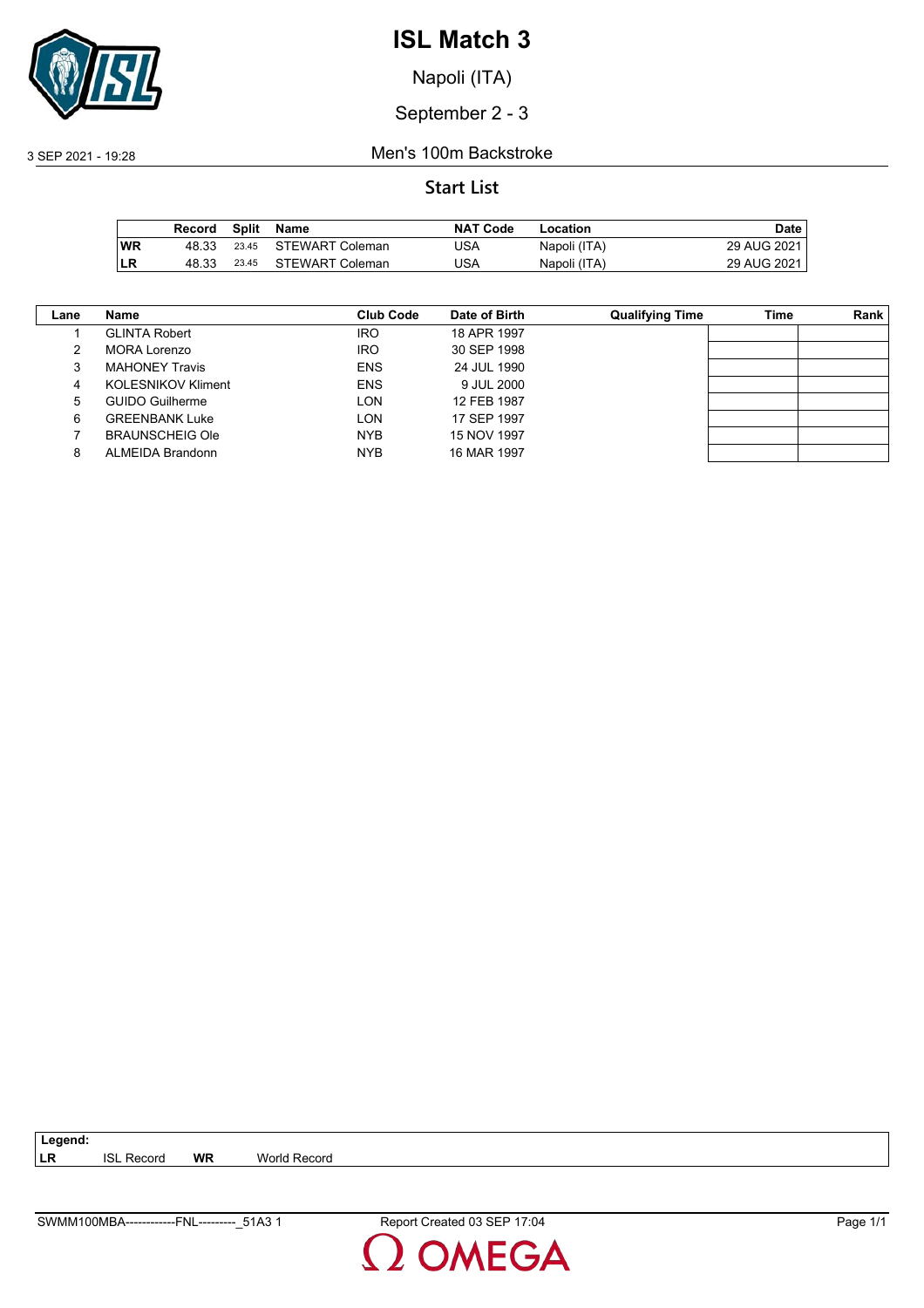

Napoli (ITA)

September 2 - 3

### 3 SEP 2021 - 19:31 Women's 100m Individual Medley

|           | Record | Split | Name              | <b>NAT Code</b> | Location       | Date        |
|-----------|--------|-------|-------------------|-----------------|----------------|-------------|
| <b>WR</b> | 56.51  | 25.97 | HOSSZU Katinka    | HUN             | Berlin (GER)   | 7 AUG 2017  |
| ∣LR       | 57.30  | 26.41 | GASTALDELLO Beryl | <b>FRA</b>      | Budapest (HUN) | 22 NOV 2020 |

| Lane | Name                      | Club Code  | Date of Birth | <b>Qualifying Time</b> | Time | Rank |
|------|---------------------------|------------|---------------|------------------------|------|------|
|      | COCCONCELLI Costanza      | <b>IRO</b> | 26 JAN 2002   |                        |      |      |
|      | <b>ZAMORANO Africa</b>    | <b>IRO</b> | 11 JAN 1998   |                        |      |      |
| 3    | SHKURDAI Anastasiya       | <b>ENS</b> | 3 JAN 2003    |                        |      |      |
| 4    | <b>HARVEY Mary-Sophie</b> | <b>ENS</b> | 11 AUG 1999   |                        |      |      |
| 5    | <b>PICKREM Sydney</b>     | LON        | 21 MAY 1997   |                        |      |      |
| 6    | <b>LAUKKANEN Jenna</b>    | LON        | 2 MAR 1995    |                        |      |      |
|      | WOOD Abbie                | <b>NYB</b> | 2 MAR 1999    |                        |      |      |
| 8    | <b>STEENBERGEN Marrit</b> | <b>NYB</b> | 11 JAN 2000   |                        |      |      |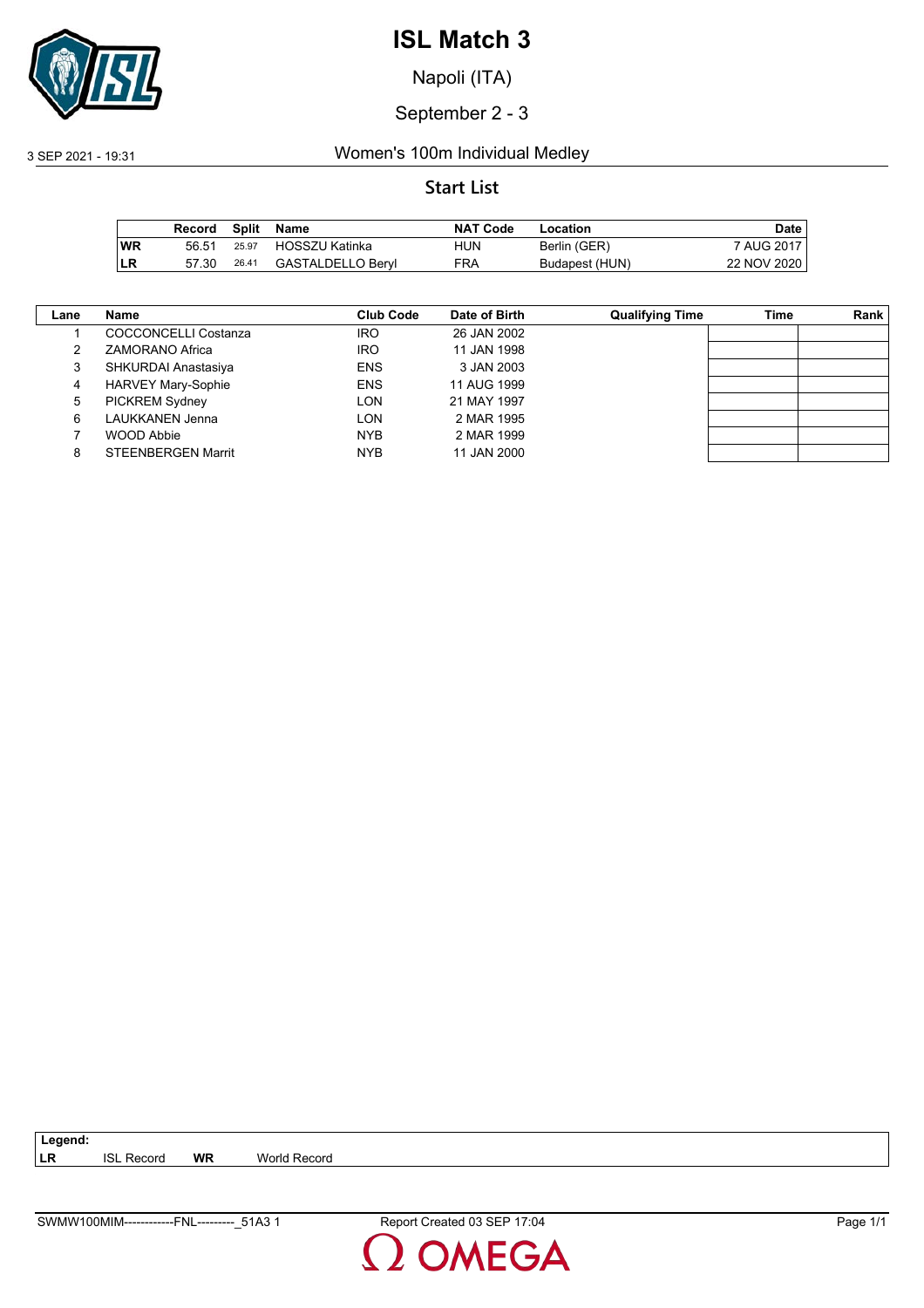

Napoli (ITA)

September 2 - 3

3 SEP 2021 - 19:35 Men's 100m Individual Medley

|           | Record | Split | Name           | <b>NAT Code</b> | Location       | Date l      |
|-----------|--------|-------|----------------|-----------------|----------------|-------------|
| <b>WR</b> | 49.28  | 22.49 | DRESSEL Caeleb | JSA             | Budapest (HUN) | 22 NOV 2020 |
| ∣LR       | 49.28  | 22.49 | DRESSEL Caeleb | JSA             | Budapest (HUN) | 22 NOV 2020 |

| Lane | Name                    | Club Code  | Date of Birth | <b>Qualifying Time</b> | Time | Rank |
|------|-------------------------|------------|---------------|------------------------|------|------|
|      | <b>ORSI Marco</b>       | <b>IRO</b> | 11 DEC 1990   |                        |      |      |
|      | SANTOS Leonardo         | <b>IRO</b> | 10 APR 1995   |                        |      |      |
| 3    | <b>STUPIN Max</b>       | <b>ENS</b> | 11 MAY 2000   |                        |      |      |
| 4    | <b>ZHILKIN Andrey</b>   | <b>ENS</b> | 9 MAR 1995    |                        |      |      |
| 5    | LANZA Vini              | LON        | 22 MAR 1997   |                        |      |      |
| 6    | <b>DIENER Christian</b> | <b>LON</b> | 3 JUN 1993    |                        |      |      |
|      | LITCHFIELD Joe          | <b>NYB</b> | 8 JUL 1998    |                        |      |      |
| 8    | <b>PIJNENBURG Stan</b>  | <b>NYB</b> | 4 NOV 1996    |                        |      |      |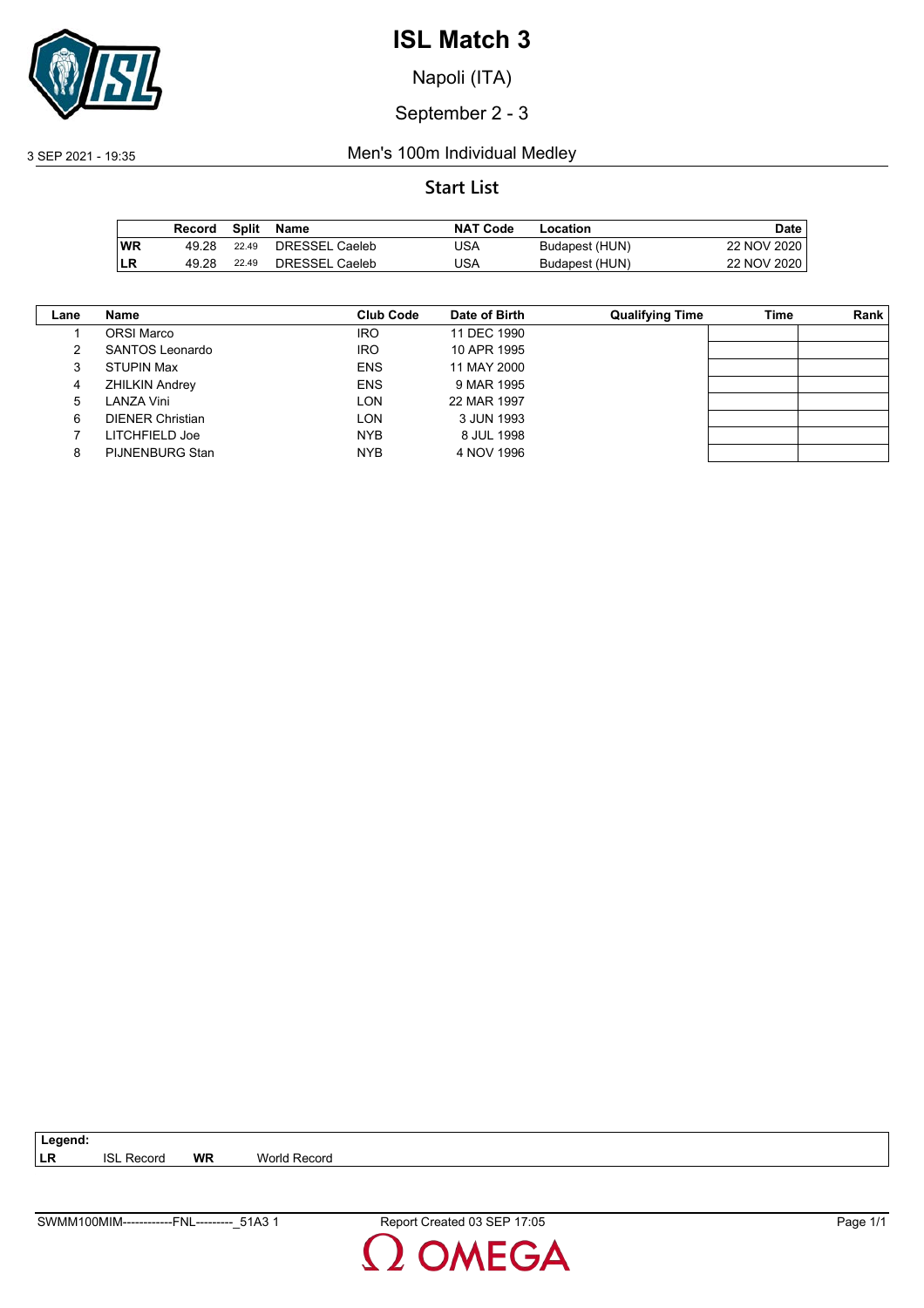

Napoli (ITA)

September 2 - 3

3 SEP 2021 - 19:43 Women's 100m Breaststroke

### **Start List**

|           | Record  | Split | Name           | <b>NAT Code</b> | Location             | <b>Date</b> |
|-----------|---------|-------|----------------|-----------------|----------------------|-------------|
| <b>WR</b> | 1:02.36 | 29.56 | MEILUTYTE Ruta | LTU             | Moscow (RUS)         | 12 OCT 2013 |
| $=$ WR    | 1:02.36 | 29.46 | ATKINSON Alia  | JAM             | Doha (QAT)           | 6 DEC 2014  |
| $=WR$     | 1.02.36 | 29.33 | ATKINSON Alia  | JAM             | Paris-Chartres (FRA) | 26 AUG 2016 |
| <b>LR</b> | 1:02.50 | 29.38 | KING Lilly     | USA             | Budapest (HUN)       | 22 NOV 2020 |

| Lane | Name                 | <b>Club Code</b> | Date of Birth | <b>Qualifying Time</b> | Time | Rank |
|------|----------------------|------------------|---------------|------------------------|------|------|
|      | HULKKO Ida           | <b>IRO</b>       | 12 DEC 1998   |                        |      |      |
| 2    | STRAUCH Jenna        | <b>IRO</b>       | 24 MAR 1997   |                        |      |      |
| 3    | CHIKUNOVA Evgenia    | <b>ENS</b>       | 17 NOV 2004   |                        |      |      |
| 4    | PILATO Benedetta     | <b>ENS</b>       | 18 JAN 2005   |                        |      |      |
| 5    | ATKINSON Alia        | LON              | 11 DEC 1988   |                        |      |      |
| 6    | LAZOR Annie          | LON              | 17 AUG 1994   |                        |      |      |
|      | <b>SCHOUTEN Tes</b>  | <b>NYB</b>       | 31 DEC 2000   |                        |      |      |
| 8    | <b>RENSHAW Molly</b> | <b>NYB</b>       | 6 MAY 1996    |                        |      |      |

**=** Equal record **LR** ISL Record **WR** World Record

**Legend:**

**MEGA**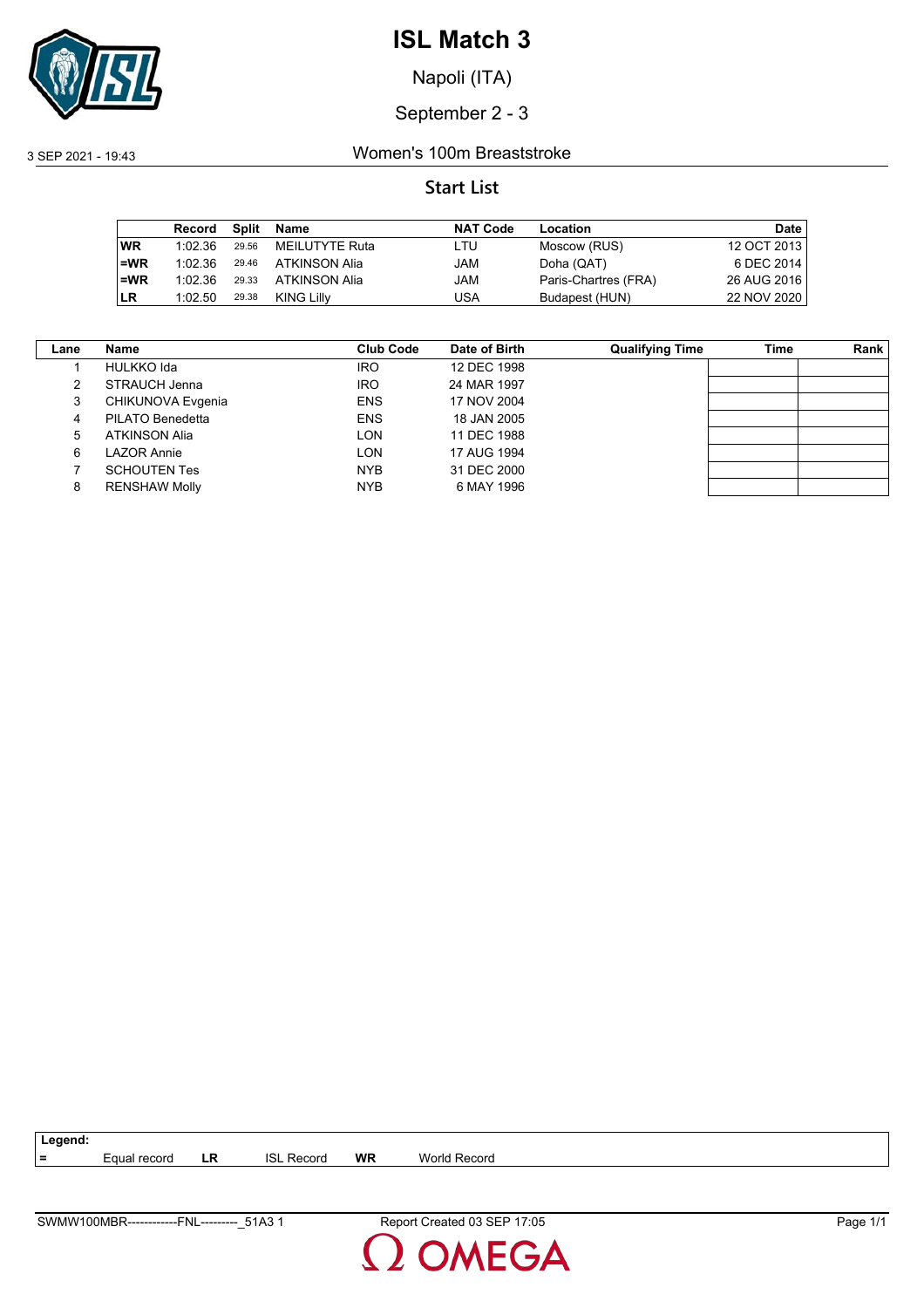

Napoli (ITA)

September 2 - 3

3 SEP 2021 - 19:46 Men's 100m Breaststroke

### **Start List**

|           | Record |       | Split Name             | <b>NAT Code</b> | Location       | Date i      |
|-----------|--------|-------|------------------------|-----------------|----------------|-------------|
| <b>WR</b> | 55.34  |       | 25.88 SHYMANOVICH IIya | BLR             | Brest (BLR)    | 19 DEC 2020 |
| ILR       | 55.41  | 25.85 | PEATY Adam             | GBR             | Budapest (HUN) | 22 NOV 2020 |

| Lane | Name                        | Club Code  | Date of Birth | <b>Qualifying Time</b> | Time | <b>Rank</b> |
|------|-----------------------------|------------|---------------|------------------------|------|-------------|
|      | <b>SAKCI Emre</b>           | <b>IRO</b> | 15 NOV 1997   |                        |      |             |
|      | <b>REITSHAMMER Bernhard</b> | <b>IRO</b> | 17 JUN 1994   |                        |      |             |
| 3    | SHYMANOVICH Ilya            | <b>ENS</b> | 2 AUG 1994    |                        |      |             |
| 4    | LIMA Felipe                 | <b>ENS</b> | 5 APR 1985    |                        |      |             |
| 5    | <b>WILLIAMSON Sam</b>       | <b>LON</b> | 19 DEC 1997   |                        |      |             |
| 6    | <b>MURDOCH Ross</b>         | <b>LON</b> | 14 JAN 1994   |                        |      |             |
|      | <b>HEINTZ Philip</b>        | <b>NYB</b> | 21 FEB 1991   |                        |      |             |
| 8    | KOCH Marco                  | <b>NYB</b> | 25 JAN 1990   |                        |      |             |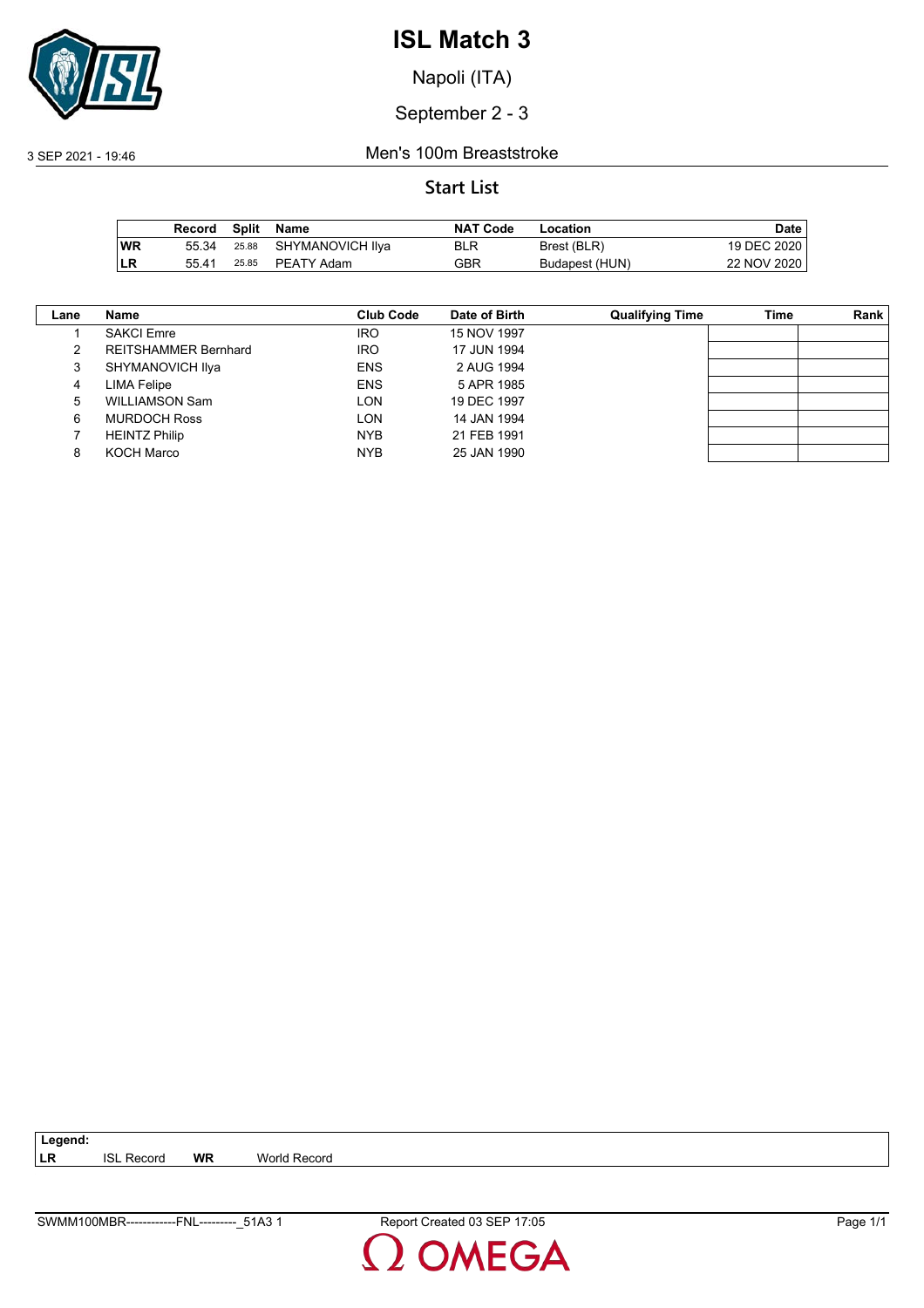

Napoli (ITA)

September 2 - 3

3 SEP 2021 - 19:52 Women's 50m Butterfly

|     | Record Name |                           | <b>NAT Code</b> | Location        | Date        |
|-----|-------------|---------------------------|-----------------|-----------------|-------------|
| lWR |             | 24.38 ALSHAMMAR Therese   | SWE             | Singapore (SGP) | 22 NOV 2009 |
| .LR |             | 24.59 KROMOWIDJOJO Ranomi | NED             | Budapest (HUN)  | 6 NOV 2020  |

| Lane | Name                     | Club Code  | Date of Birth | <b>Qualifying Time</b> | Time | Rank |
|------|--------------------------|------------|---------------|------------------------|------|------|
|      | KROMOWIDJOJO Ranomi      | <b>IRO</b> | 20 AUG 1990   |                        |      |      |
| 2    | <b>BECKMANN Emilie</b>   | <b>IRO</b> | 4 FEB 1997    |                        |      |      |
| 3    | <b>BANIC Madeline</b>    | <b>ENS</b> | 15 APR 1997   |                        |      |      |
| 4    | SJOSTROM Sarah           | <b>ENS</b> | 17 AUG 1993   |                        |      |      |
| 5    | <b>TOUSSAINT Kira</b>    | LON        | 22 MAY 1994   |                        |      |      |
| 6    | <b>BUSCH Kim</b>         | LON        | 16 JUN 1998   |                        |      |      |
|      | SURKOVA Arina            | <b>NYB</b> | 17 JUL 1998   |                        |      |      |
| 8    | <b>CHIMROVA Svetlana</b> | <b>NYB</b> | 15 APR 1996   |                        |      |      |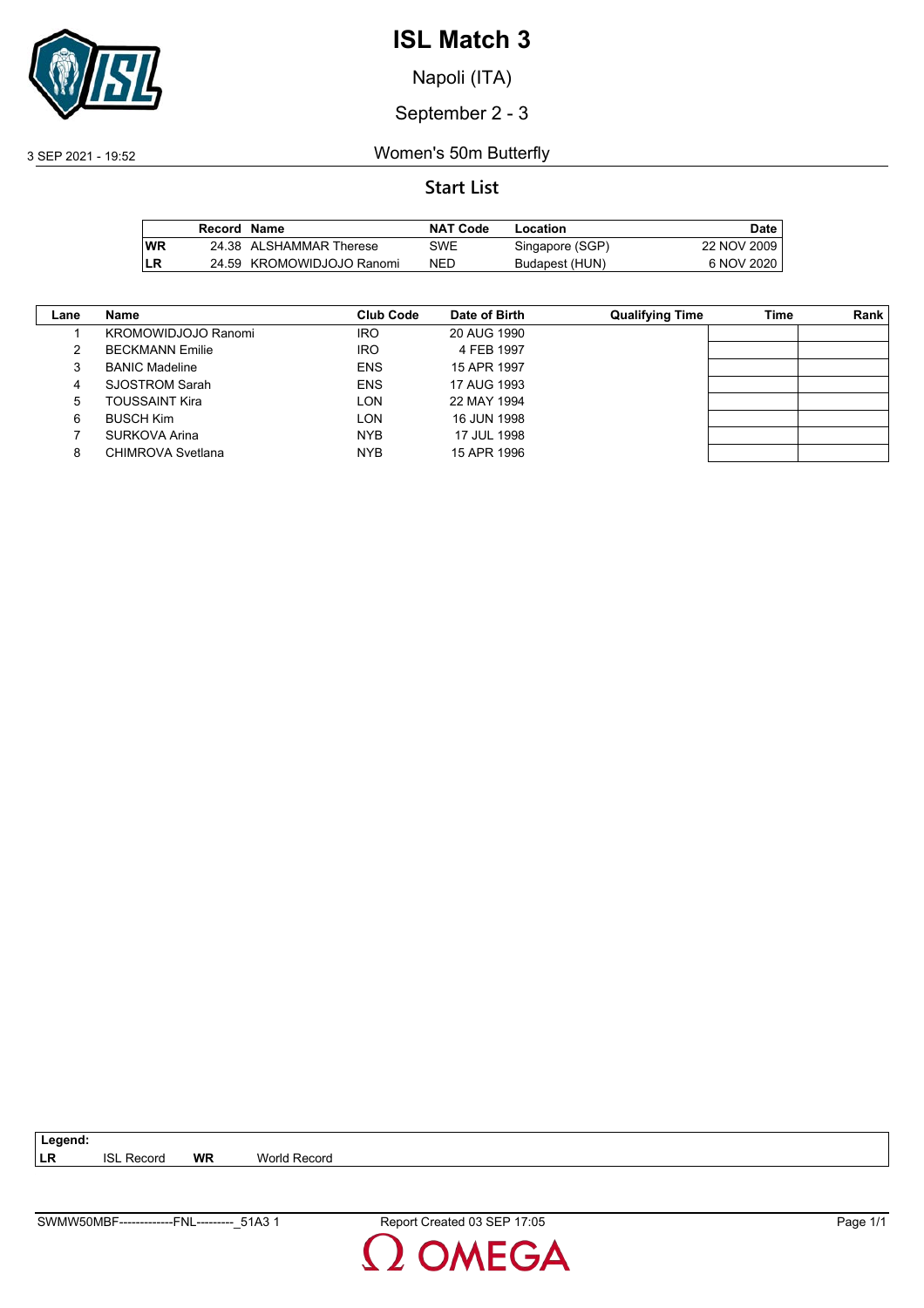

Napoli (ITA)

September 2 - 3

3 SEP 2021 - 19:55 Men's 50m Butterfly

|            | Record Name |                       | <b>NAT Code</b> | Location       | Date I      |
|------------|-------------|-----------------------|-----------------|----------------|-------------|
| <b>IWR</b> |             | 21.75 SANTOS Nicholas | BRA             | Budapest (HUN) | 6 OCT 2018  |
| LR         |             | 21.78 SANTOS Nicholas | <b>BRA</b>      | Budapest (HUN) | 10 NOV 2020 |

| Lane | Name                   | Club Code  | Date of Birth | <b>Qualifying Time</b> | Time | Rank |
|------|------------------------|------------|---------------|------------------------|------|------|
|      | <b>SANTOS Nicholas</b> | <b>IRO</b> | 14 FEB 1980   |                        |      |      |
| 2    | de BOER Thom           | <b>IRO</b> | 24 DEC 1991   |                        |      |      |
| 3    | PROUD Ben              | <b>ENS</b> | 21 SEP 1994   |                        |      |      |
| 4    | le CLOS Chad           | <b>ENS</b> | 12 APR 1992   |                        |      |      |
| 5    | <b>CARTER Dylan</b>    | LON        | 30 JAN 1996   |                        |      |      |
| 6    | SIMONS Kenzo           | LON        | 13 APR 2001   |                        |      |      |
|      | LITCHFIELD Joe         | <b>NYB</b> | 8 JUL 1998    |                        |      |      |
| 8    | <b>TEMPLE Matt</b>     | <b>NYB</b> | 20 JUN 1999   |                        |      |      |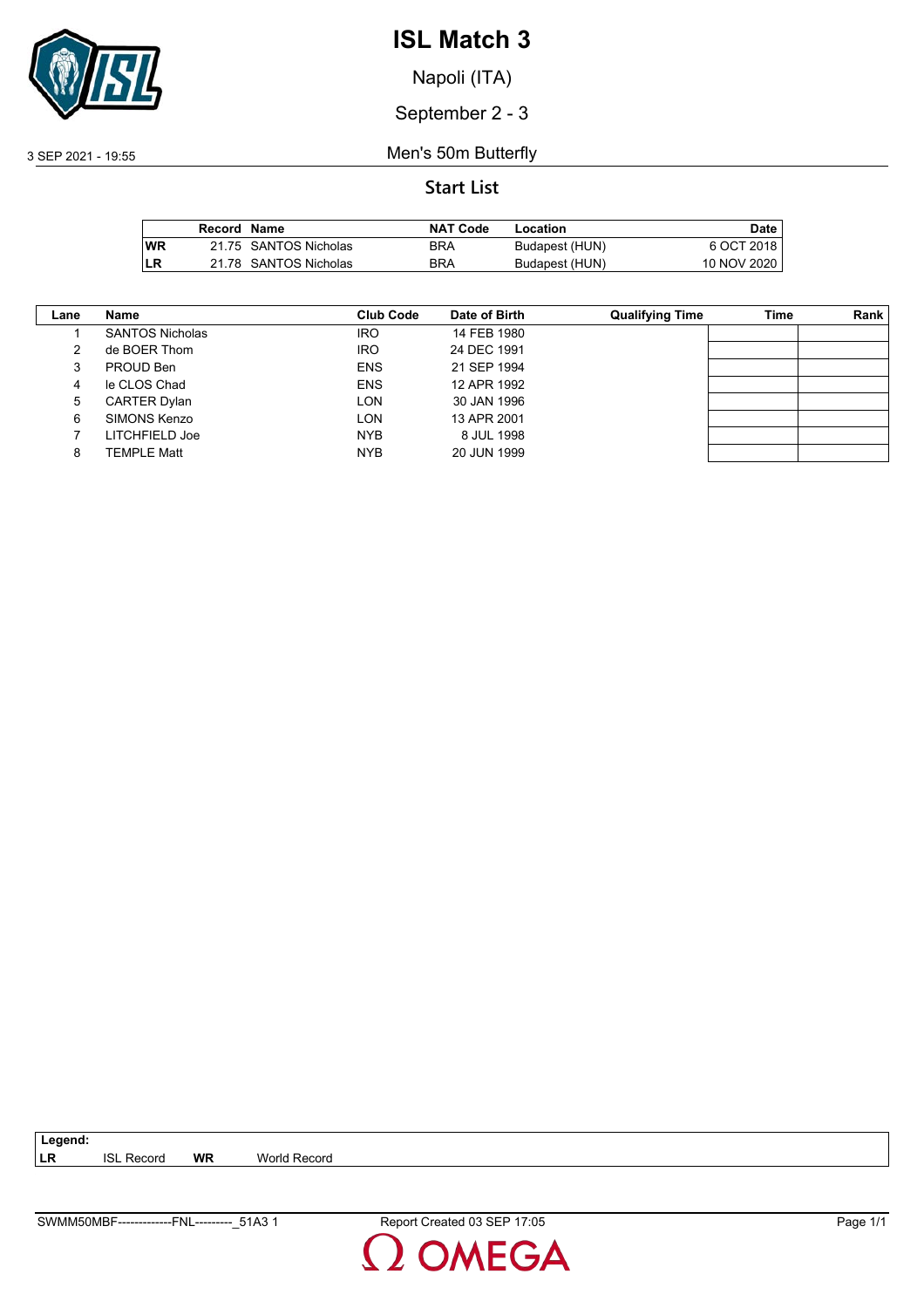

Napoli (ITA)

### September 2 - 3

3 SEP 2021 - 20:00 Women's 200m Freestyle

|     | Record  |       | Splits |         | Name                   | <b>NAT Code</b> | -ocation        | Date        |
|-----|---------|-------|--------|---------|------------------------|-----------------|-----------------|-------------|
| ∣WR | 1:50.43 | 25.99 | 54.45  | 1:22.61 | <b>SJOSTROM Sarah</b>  | SWE             | Eindhoven (NED) | 12 AUG 2017 |
| ILR | 1.51.11 | 25.88 | 54.09  | 1:22.46 | <b>HAUGHEY Siobhan</b> | HKG             | Budapest (HUN)  | 22 NOV 2020 |

| Lane | <b>Name</b>               | <b>Club Code</b> | Date of Birth | <b>Qualifying Time</b> | Time | <b>Rank</b> |
|------|---------------------------|------------------|---------------|------------------------|------|-------------|
|      | ANDRUSENKO Veronika       | <b>IRO</b>       | 20 JAN 1991   |                        |      |             |
|      | SEEMANOVA Barbora         | <b>IRO</b>       | 1 APR 2000    |                        |      |             |
| 3    | <b>HAUGHEY Siobhan</b>    | <b>ENS</b>       | 31 OCT 1997   |                        |      |             |
| 4    | ROSENDAHL BACH Helena     | <b>ENS</b>       | 12 JUN 2000   |                        |      |             |
| 5    | <b>WATTEL Marie</b>       | LON              | 2 JUN 1997    |                        |      |             |
| 6    | <b>ATHERTON Minna</b>     | LON              | 17 MAY 2000   |                        |      |             |
|      | <b>HOPE Lucy</b>          | <b>NYB</b>       | 30 JAN 1997   |                        |      |             |
| 8    | <b>STEENBERGEN Marrit</b> | <b>NYB</b>       | 11 JAN 2000   |                        |      |             |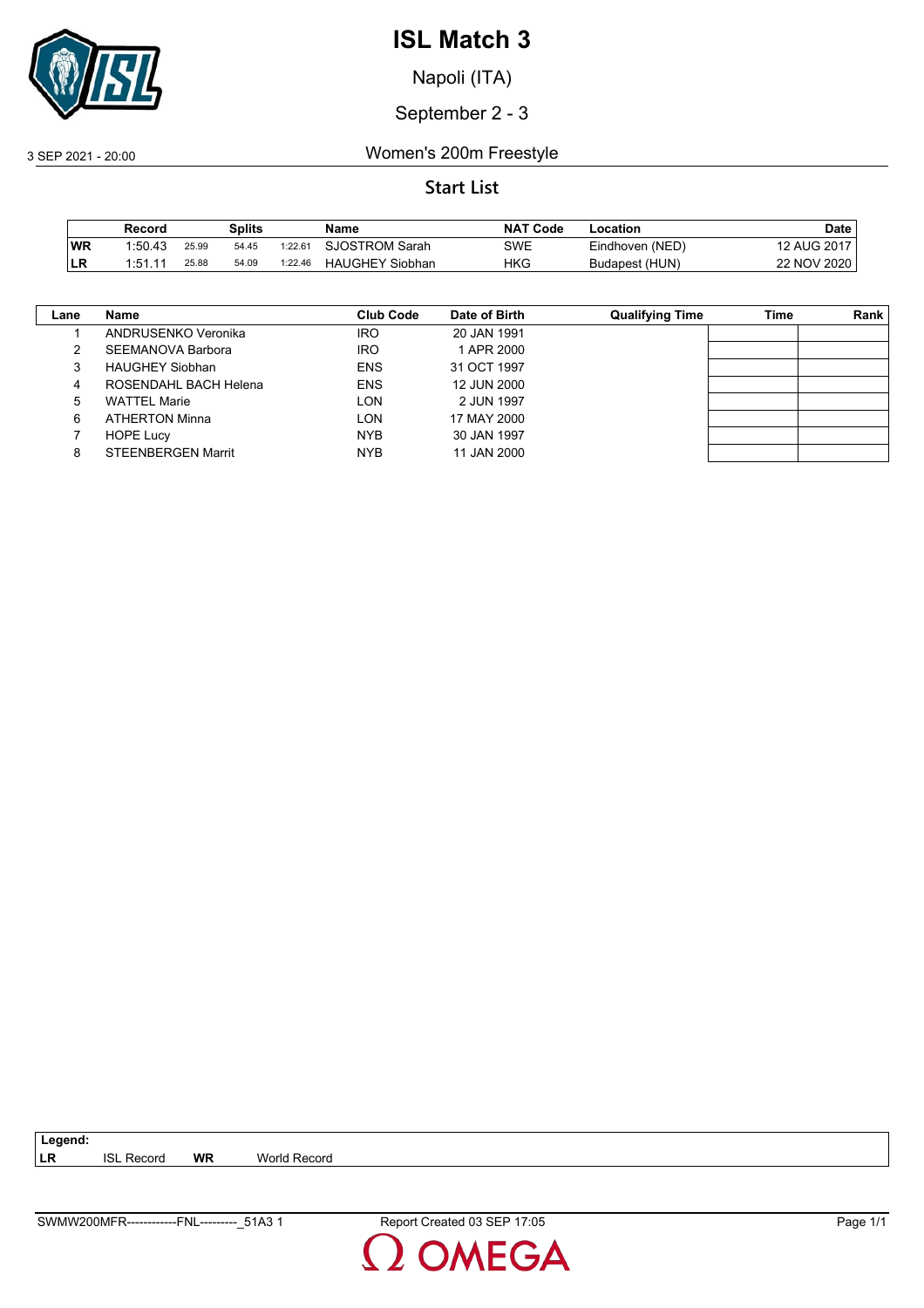

Napoli (ITA)

September 2 - 3

3 SEP 2021 - 20:05 Men's 200m Freestyle

## **Start List**

|           | Record  |       | Splits |         | Name                         | NAT<br>ˈ Code | Location       | Date         |
|-----------|---------|-------|--------|---------|------------------------------|---------------|----------------|--------------|
| <b>WR</b> | 1:39.37 | 23.79 | 49.29  | 1:14.72 | <b>BIEDERMANN Paul</b>       | GER           | Berlin (GER)   | 15 NOV 2009, |
| ILR       | 1:40.25 | 23.51 | 51.20  | 1:23.11 | SCOTT<br><sup>:</sup> Duncan | GBR           | Budapest (HUN) | 22 NOV 2020  |

| Lane | Name                     | Club Code  | Date of Birth | <b>Qualifying Time</b> | Time | Rank |
|------|--------------------------|------------|---------------|------------------------|------|------|
|      | <b>MELO Luiz Altamir</b> | <b>IRO</b> | 9 MAY 1996    |                        |      |      |
| 2    | <b>RICHARDS Matt</b>     | <b>IRO</b> | 17 DEC 2002   |                        |      |      |
| 3    | de TULLIO Marco          | <b>ENS</b> | 21 SEP 2000   |                        |      |      |
| 4    | <b>ZIRK Kregor</b>       | <b>ENS</b> | 3 JUL 1999    |                        |      |      |
| 5    | <b>SCOTT Duncan</b>      | LON        | 6 MAY 1997    |                        |      |      |
| 6    | <b>INCERTI Zac</b>       | <b>LON</b> | 13 JUL 1996   |                        |      |      |
|      | WHITTLE Jacob            | <b>NYB</b> | 25 SEP 2004   |                        |      |      |
| 8    | KRASKA Jakub             | <b>NYB</b> | 19 APR 2000   |                        |      |      |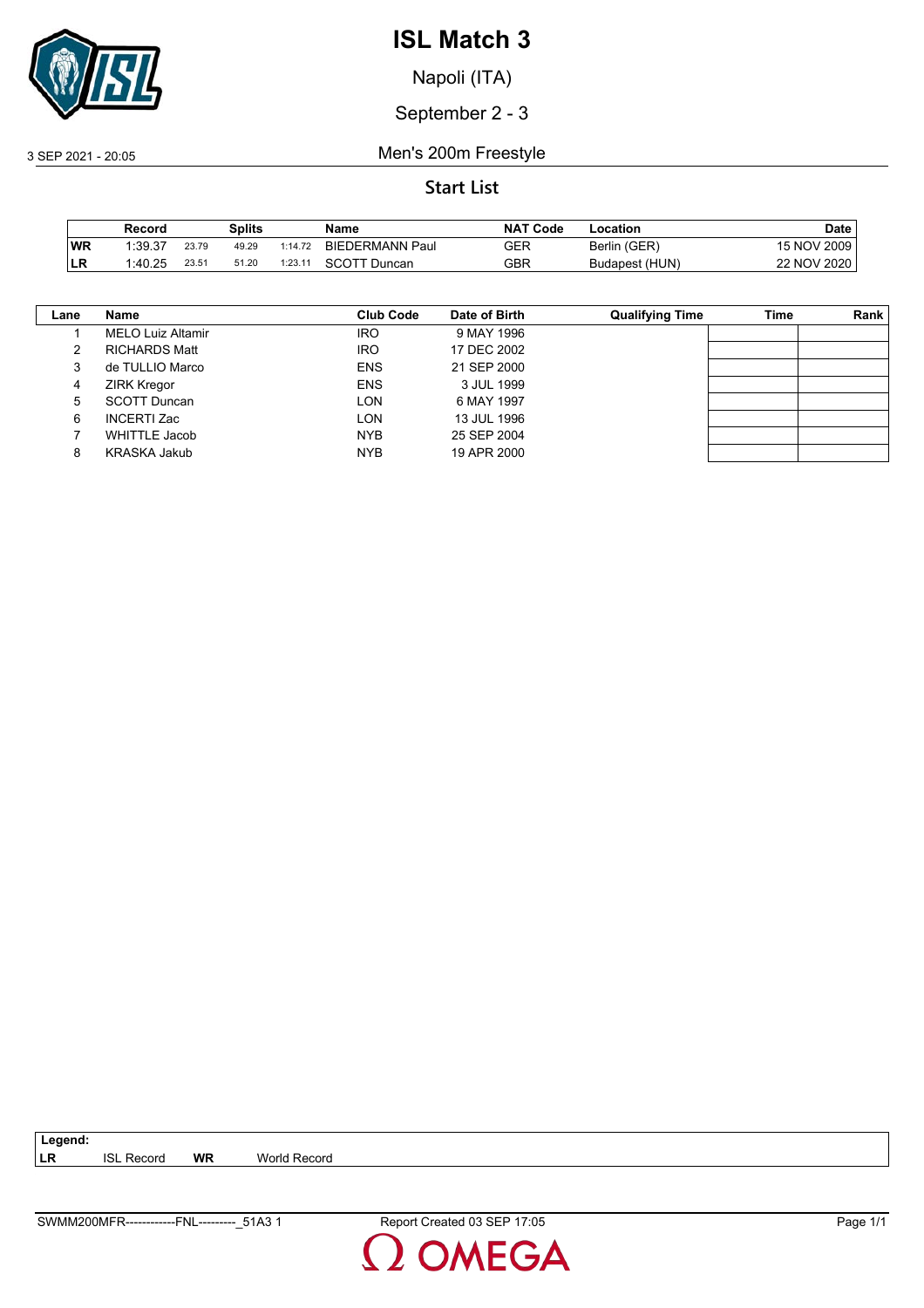

Napoli (ITA)

September 2 - 3

3 SEP 2021 - 20:09 Mixed 4x100m Medley Relay

## **Start List**

| Lane | Club                         | <b>Name</b>                 | Gender | Date of Birth | Qualifying<br><b>Time</b> | Time | Rank |
|------|------------------------------|-----------------------------|--------|---------------|---------------------------|------|------|
| 1.   | IRO - Iron                   | <b>GLINTA Robert</b>        | M      | 18 APR 1997   |                           |      |      |
|      |                              | <b>SAKCI Emre</b>           | M      | 15 NOV 1997   |                           |      |      |
|      |                              | <b>THOMAS Alys</b>          | F      | 10 OCT 1990   |                           |      |      |
|      |                              | <b>SEEMANOVA Barbora</b>    | F      | 1 APR 2000    |                           |      |      |
|      | 2 IRO - Iron                 | <b>BASSETO Guilherme</b>    | M      | 12 MAR 1997   |                           |      |      |
|      |                              | <b>REITSHAMMER Bernhard</b> | M      | 17 JUN 1994   |                           |      |      |
|      |                              | <b>BECKMANN Emilie</b>      | F      | 4 FEB 1997    |                           |      |      |
|      |                              | <b>HILL Danielle</b>        | F      | 27 SEP 1999   |                           |      |      |
| 3    | <b>ENS - Energy Standard</b> | HARVEY Mary-Sophie          | F      | 11 AUG 1999   |                           |      |      |
|      |                              | CHIKUNOVA Evgenia           | F      | 17 NOV 2004   |                           |      |      |
|      |                              | <b>BARRETT Adam</b>         | м      | 30 JUL 1992   |                           |      |      |
|      |                              | <b>BILIS Simonas</b>        | M      | 11 NOV 1993   |                           |      |      |
|      | 4 ENS - Energy Standard      | <b>KOLESNIKOV Kliment</b>   | M      | 9 JUL 2000    |                           |      |      |
|      |                              | SHYMANOVICH IIya            | M      | 2 AUG 1994    |                           |      |      |
|      |                              | SHKURDAI Anastasiya         | F      | 3 JAN 2003    |                           |      |      |
|      |                              | <b>TEIJONSALO Fanny</b>     | F      | 6 FEB 1996    |                           |      |      |
| 5    | LON - London Roar            | <b>GUIDO Guilherme</b>      | M      | 12 FEB 1987   |                           |      |      |
|      |                              | <b>ATKINSON Alia</b>        | F      | 11 DEC 1988   |                           |      |      |
|      |                              | <b>WATTEL Marie</b>         | F      | 2 JUN 1997    |                           |      |      |
|      |                              | <b>NAKAMURA Katsumi</b>     | M      | 21 FEB 1994   |                           |      |      |
| 6.   | LON - London Roar            | <b>DIENER Christian</b>     | M      | 3 JUN 1993    |                           |      |      |
|      |                              | <b>LAZOR Annie</b>          | F      | 17 AUG 1994   |                           |      |      |
|      |                              | <b>MORIMOTO Teppei</b>      | M      | 7 APR 2002    |                           |      |      |
|      |                              | PICKREM Sydney              | F      | 21 MAY 1997   |                           |      |      |
|      | 7 NYB - NY Breakers          | LITCHFIELD Joe              | M      | 8 JUL 1998    |                           |      |      |
|      |                              | <b>KOCH Marco</b>           | M      | 25 JAN 1990   |                           |      |      |
|      |                              | <b>CHIMROVA Svetlana</b>    | F      | 15 APR 1996   |                           |      |      |
|      |                              | <b>USTINOVA Daria S</b>     | F      | 8 MAY 1998    |                           |      |      |
| 8    | NYB - NY Breakers            | <b>BRAUNSCHEIG Ole</b>      | M      | 15 NOV 1997   |                           |      |      |
|      |                              | <b>RENSHAW Molly</b>        | F      | 6 MAY 1996    |                           |      |      |
|      |                              | <b>MAJERSKI Jakub</b>       | м      | 18 AUG 2000   |                           |      |      |
|      |                              | FIEDKIEWICZ Kornelia        | F      | 5 AUG 2001    |                           |      |      |

| agand <sup>.</sup> |        |   |      |
|--------------------|--------|---|------|
| Е                  | ∶emale | M | Male |
|                    |        |   |      |
|                    |        |   |      |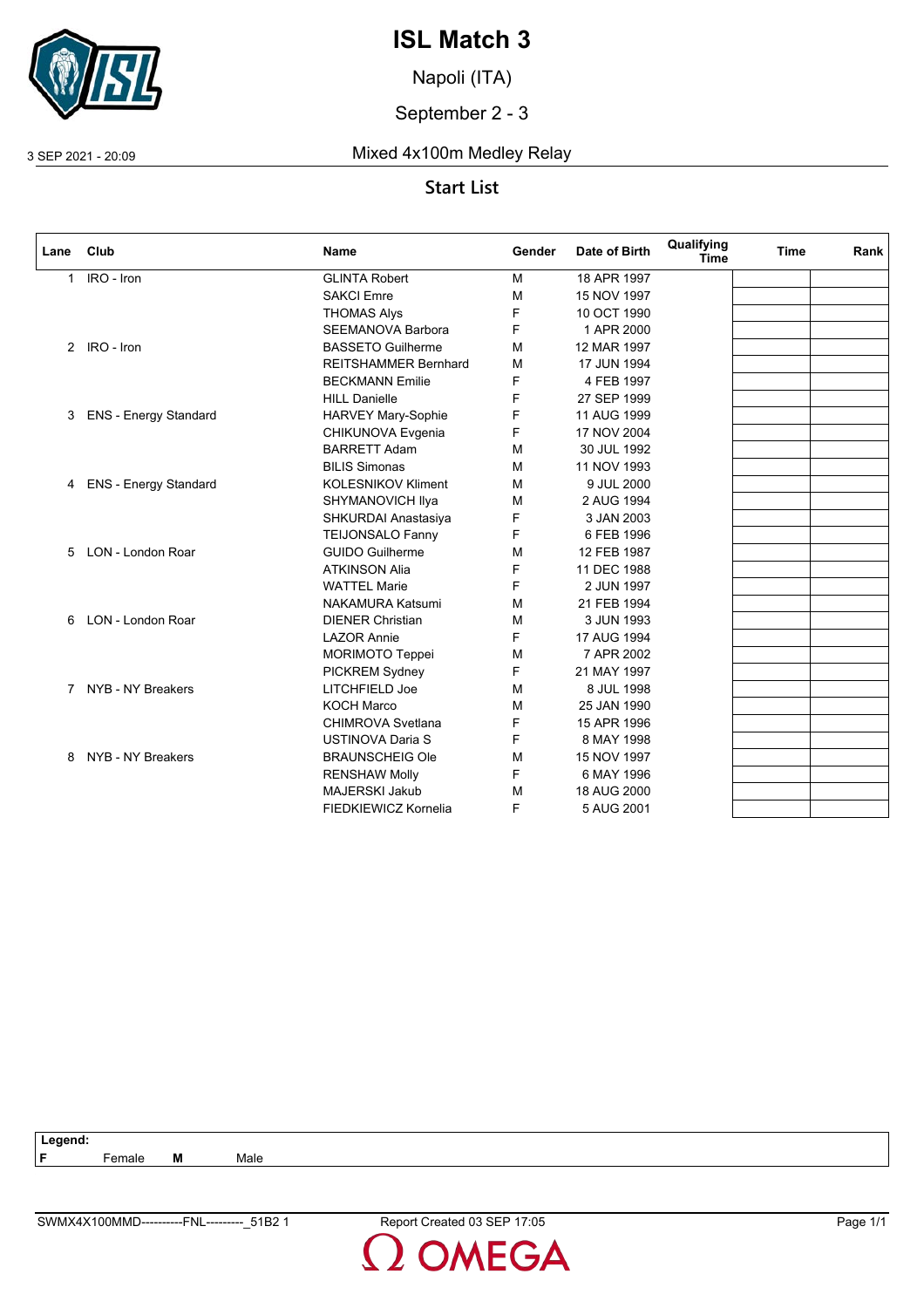

Napoli (ITA)

### September 2 - 3

### 3 SEP 2021 - 20:21 Women's 400m Individual Medley

### **Start List**

|           | Record  |         | <b>Splits</b> |         | Name                   | <b>NAT Code</b> | ∟ocation        | Date        |
|-----------|---------|---------|---------------|---------|------------------------|-----------------|-----------------|-------------|
| <b>WR</b> | 4:18.94 | 59.38   | 2:06.46       | 3:19.24 | <b>BELMONTE Mireia</b> | ESP             | Eindhoven (NED) | 12 AUG 2017 |
| <b>LR</b> | 4:23.25 | 1:01.13 | 2:08.08       | 3:22.12 | OHASHI Yui             | JPN             | Budapest (HUN)  | 15 NOV 2020 |

| Lane | Name                         | Club Code  | Date of Birth | <b>Qualifying Time</b> | Time | Rank |
|------|------------------------------|------------|---------------|------------------------|------|------|
|      | UGOLKOVA Maria               | <b>IRO</b> | 18 JUL 1989   |                        |      |      |
|      | ZAMORANO Africa              | <b>IRO</b> | 11 JAN 1998   |                        |      |      |
| 3    | ROSENDAHL BACH Helena        | <b>ENS</b> | 12 JUN 2000   |                        |      |      |
| 4    | <b>GUNES Viktoriya</b>       | <b>ENS</b> | 19 JUN 1998   |                        |      |      |
| 5    | SHANAHAN Katie               | LON        | 25 JUN 2004   |                        |      |      |
| 6    | LAHTINEN Laura               | LON        | 3 JUN 2003    |                        |      |      |
|      | WOOD Abbie                   | <b>NYB</b> | 2 MAR 1999    |                        |      |      |
| 8    | <b>MONTEIRO Ana Catarina</b> | <b>NYB</b> | 14 AUG 1993   |                        |      |      |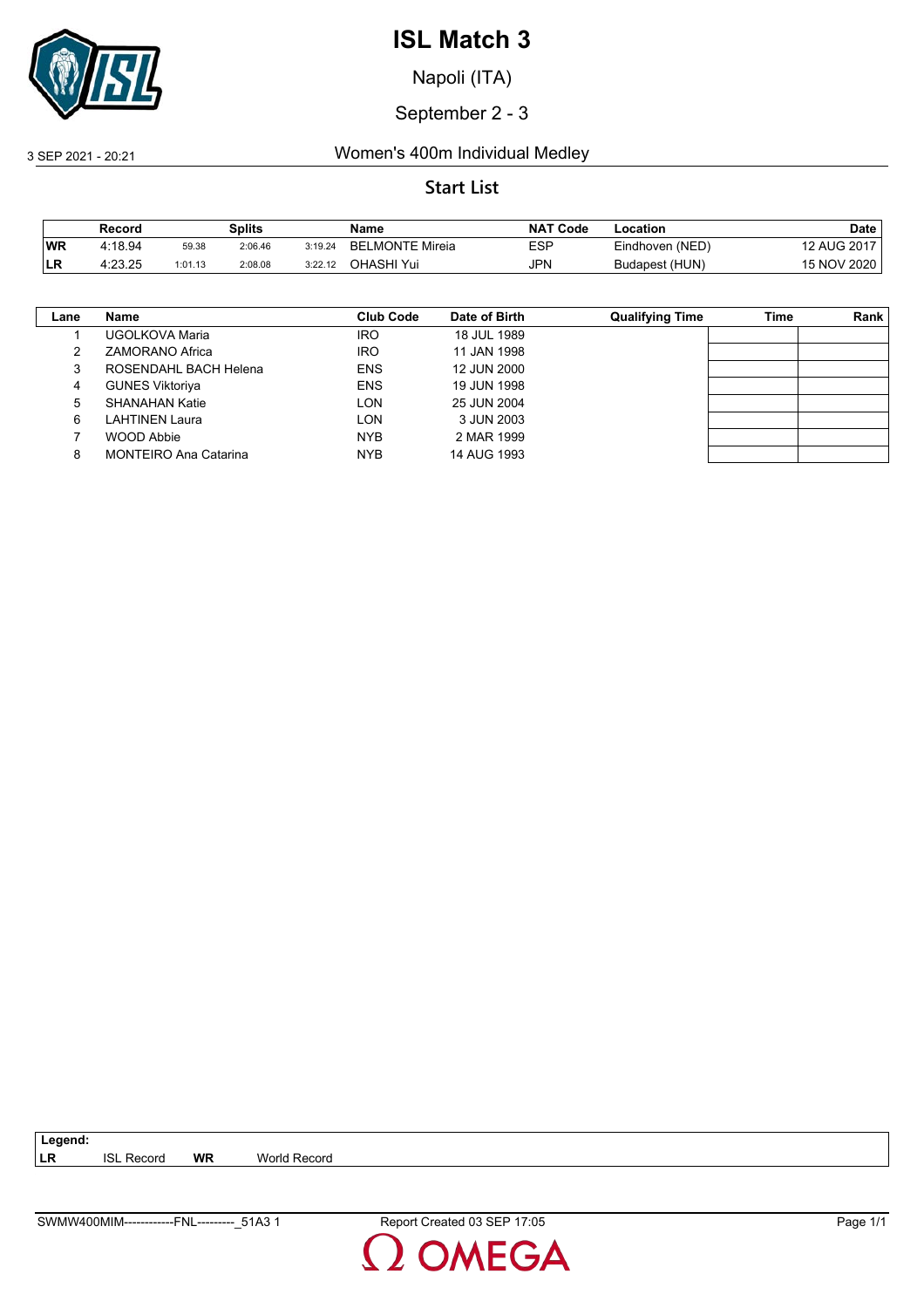

Napoli (ITA)

September 2 - 3

3 SEP 2021 - 20:28 Men's 400m Individual Medley

|           | Record  |       | <b>Splits</b> |         | Name              | <b>NAT Code</b> | Location        | Date        |
|-----------|---------|-------|---------------|---------|-------------------|-----------------|-----------------|-------------|
| <b>WR</b> | 3:54.81 | 52.35 | 1:51.40       | 2:57.90 | <b>SETO Daiya</b> | JPN             | Las Vegas (USA) | 20 DEC 2019 |
| LR        | 3:54.81 | 52.35 | 1:51.40       | 2:57.90 | SETO Daiva        | JPN             | Las Vegas (USA) | 21 DEC 2019 |

| Lane | Name                   | Club Code  | Date of Birth | <b>Qualifying Time</b> | Time | Rank |
|------|------------------------|------------|---------------|------------------------|------|------|
|      | SANTOS Leonardo        | <b>IRO</b> | 10 APR 1995   |                        |      |      |
| 2    | <b>PERSSON Erik</b>    | <b>IRO</b> | 12 JAN 1994   |                        |      |      |
| 3    | <b>STUPIN Max</b>      | <b>ENS</b> | 11 MAY 2000   |                        |      |      |
| 4    | <b>SWANSON Charlie</b> | <b>ENS</b> | 20 FEB 1998   |                        |      |      |
| 5    | <b>SCOTT Duncan</b>    | <b>LON</b> | 6 MAY 1997    |                        |      |      |
| 6    | <b>GREENBANK Luke</b>  | <b>LON</b> | 17 SEP 1997   |                        |      |      |
|      | <b>SMITH Brendon</b>   | <b>NYB</b> | 4 JUL 2000    |                        |      |      |
| 8    | ALMEIDA Brandonn       | <b>NYB</b> | 16 MAR 1997   |                        |      |      |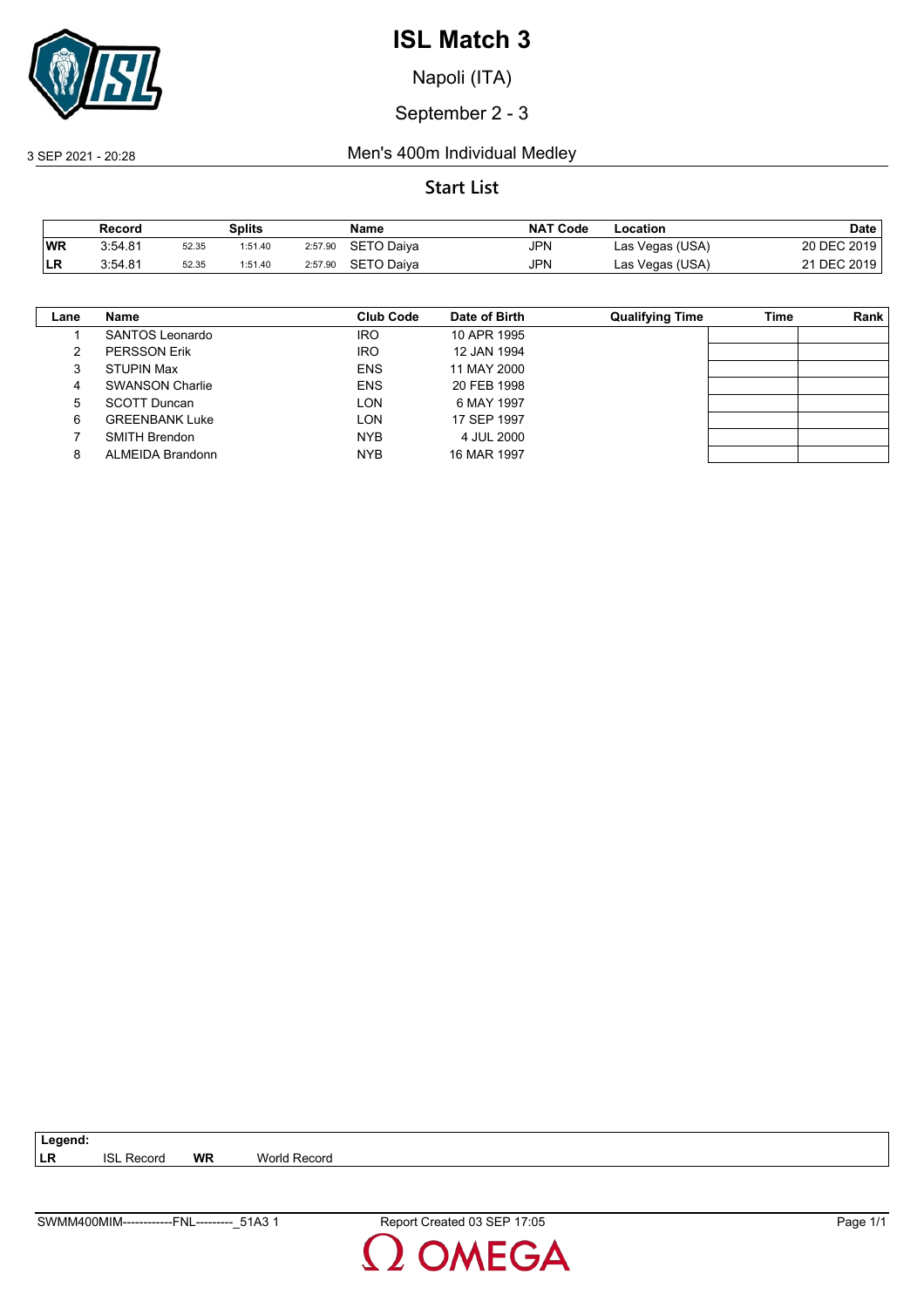

Napoli (ITA)

September 2 - 3

### 3 SEP 2021 - 20:37 Women's 50m Freestyle Skins

### **Start List**

|    | Record Name |                           | <b>NAT Code</b> | Location     | <b>Date</b> |
|----|-------------|---------------------------|-----------------|--------------|-------------|
| WR |             | 22.93 KROMOWIDJOJO Ranomi | NED             | Berlin (GER) | 7 AUG 2017  |
| LR |             | 23.17 SJOSTROM Sarah      | SWE             | Napoli (ITA) | 2 SEP 2021  |

#### **Round 1**

| Lane | Name                   | Club Code  | Date of Birth | <b>Qualifying Time</b> | Time | Rank |
|------|------------------------|------------|---------------|------------------------|------|------|
|      | KROMOWIDJOJO Ranomi    | <b>IRO</b> | 20 AUG 1990   |                        |      |      |
|      | COCCONCELLI Costanza   | <b>IRO</b> | 26 JAN 2002   |                        |      |      |
|      | <b>HAUGHEY Siobhan</b> | <b>ENS</b> | 31 OCT 1997   |                        |      |      |
| 4    | SJOSTROM Sarah         | <b>ENS</b> | 17 AUG 1993   |                        |      |      |
| 5.   | TOUSSAINT Kira         | LON        | 22 MAY 1994   |                        |      |      |
| 6    | <b>BUSCH Kim</b>       | LON        | 16 JUN 1998   |                        |      |      |
|      | SURKOVA Arina          | NYB        | 17 JUL 1998   |                        |      |      |
| 8    | <b>TCHORZ Alicja</b>   | NYB        | 13 AUG 1992   |                        |      |      |

**DMEGA**